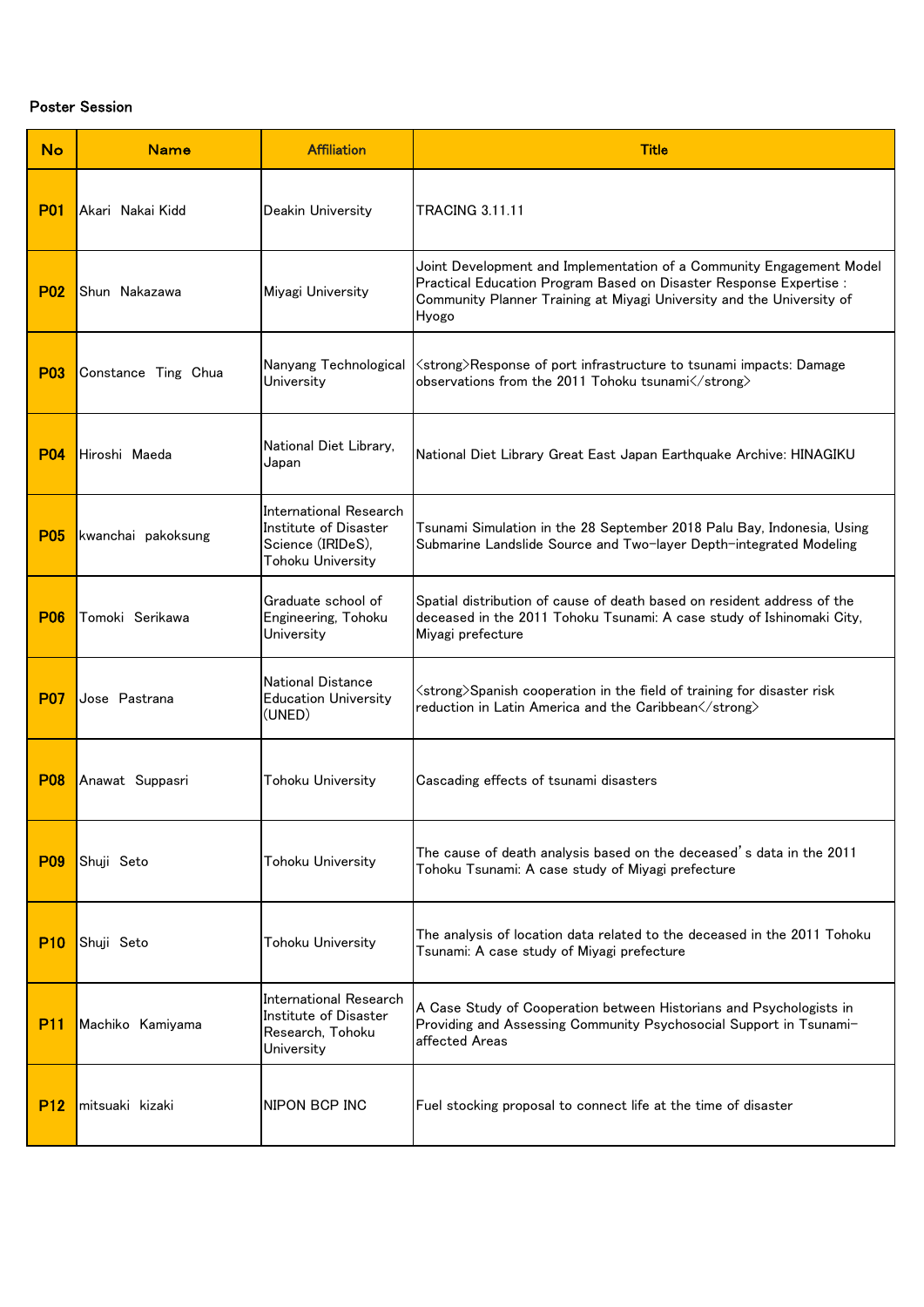| <b>No</b>       | <b>Name</b>                          | <b>Affiliation</b>                                      | <b>Title</b>                                                                                                                                                                                              |
|-----------------|--------------------------------------|---------------------------------------------------------|-----------------------------------------------------------------------------------------------------------------------------------------------------------------------------------------------------------|
| <b>P13</b>      | Hiroaki Enoki                        | All Japan Council<br>Company                            | Support for affected areas by "local residents" in the Great East Japan<br>Earthquake "Connecting" town development by "collaboration"                                                                    |
| <b>P14</b>      | Yo Fukushima                         | Tohoku University                                       | Making use of uncertain earthquake forecast information: Challenges toward<br>disaster risk reduction against the anticipated Nankai Trough Earthquake<br>(M8-M9), western Japan                          |
| <b>P15</b>      | Yuto Shiozaki                        | Kanazawa University                                     | Concepts of Urban System's Resilience and a Mathematical Model                                                                                                                                            |
| <b>P16</b>      | Naoko Kosaka                         | <b>NTT</b>                                              | Study on Emergency Management Using Incident Response Log<br>Classification Based on Activity Objectives                                                                                                  |
| <b>P17</b>      | Adrian Dela Cruz Romero              | University of Santo<br>Tomas                            | <strong>BUILDING DISASTER RESILIENT COMMUNITIES THROUGH<br/>SERVICE LEARNING: REFLECTIONS AND LESSONS OF UNIVERSITY OF<br/>SANTO TOMAS NATIONAL SERVICE TRAINING PROGRAM<br/>CWTS/LTS</strong>            |
| <b>P18</b>      | Shusuke IRABU                        | Japan International<br><b>Cooperation Agency</b>        | Non-structural approach to volcanic disaster risk reduction through BOSAI<br>project phase2 in Guatemala: activities for capacity development of<br>communities, municipalities and national institution. |
| P <sub>19</sub> | Akiko ETO                            | National Institute of<br><b>Public Health</b>           | Health-Related Studies After the Great East Japan Earthquake: A Literature<br>Review                                                                                                                      |
| <b>P20</b>      | Anna Shinka                          | Graduate School of<br>Engineering, Tohoku<br>University | The analysis of tsunami evacuation behavior considering tsunami victim's<br>data from a case study in Kesennuma city                                                                                      |
| <b>P21</b>      | Takeshi Miyawaki                     | Nhion university                                        | Research on the education for disaster reduction: Effects of "Starter<br>Guide" shelter management game (HUG).                                                                                            |
| <b>P22</b>      | Reggy Capacio Figer                  | Hokkaido University                                     | Personal Networks Among Selected Elderly in Post-Disaster Community in<br>Tacloban City                                                                                                                   |
| <b>P23</b>      | Kanako Masuno                        | Showa Women's<br>University                             | Emergency nutritional support in Japan: histry, bottleneck, and future<br>perspective with technology                                                                                                     |
| <b>P24</b>      | MIZAN BUSTANUL FUADY<br><b>BISRI</b> | <b>United Nations</b><br>Sustainability                 | University-Institute for SEARCH (Search Engine for Research on Risk and Resilience) - CARI!<br>the Advanced Study of (Cerdas Antisipasi Risiko Bencana di Indonesia)                                      |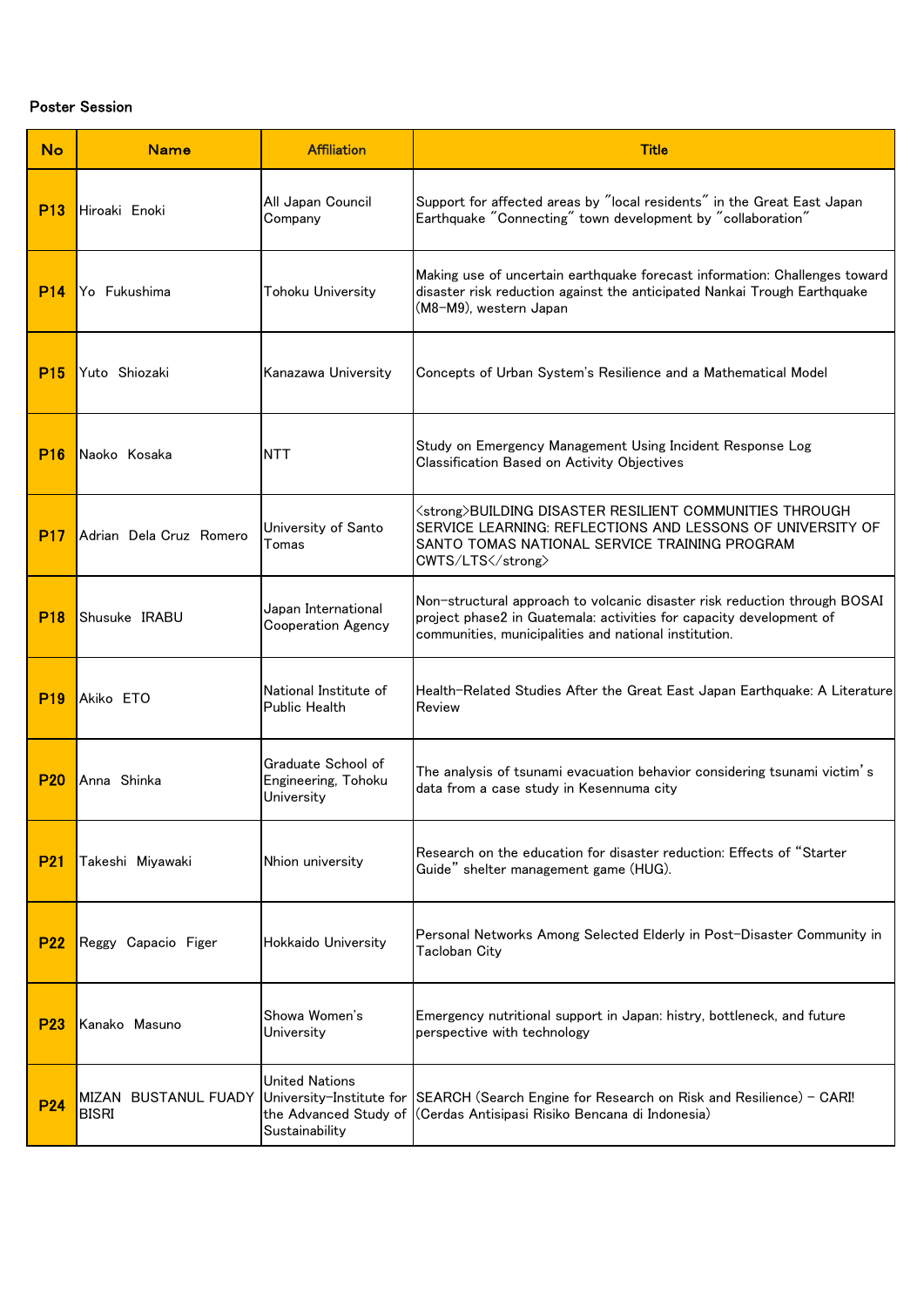| <b>No</b>       | <b>Name</b>             | <b>Affiliation</b>                          | <b>Title</b>                                                                                                                                                                                               |
|-----------------|-------------------------|---------------------------------------------|------------------------------------------------------------------------------------------------------------------------------------------------------------------------------------------------------------|
| <b>P25</b>      | seyedmohsen alavi       | York University                             | Toward Resilient cities: <em>disaster</em> Risk <em>Reduction</em><br>analysis of Urban Water Infrastructures in A Potential Earthquake (Case<br>study: Region 2 of Tehran Municipality)                   |
| <b>P26</b>      | Fumihiko Imamura        | <b>Tohoku University</b>                    | Local production for local protection ( <em>Chisan Chibo</em> ) - Proposing<br>a standardized local-level <em>bosai</em> operations from Tohoku                                                            |
| <b>P27</b>      | Adrian Dela Cruz Romero | University of Santo<br>Tomas                | <strong>HERSTORY: FACILITATING PARTICIPATORY DISASTER RISK<br/>ASSESSMENT TO THE SINGLE-MOTHERS OF SUB-URBAN POOR<br/>RESETTLEMENT HOUSING IN PHILIPPINES</strong>                                         |
| <b>P28</b>      | Manoranjan Ghosh        | Indian Institute of<br>Technology Kharagpur | <strong>Climate Change Induced Rural Socio-Economic Vulnerability: An<br/>Empirical Regional Analysis from Sub-Himalayan West Bengal,<br/>India </strong>                                                  |
| <b>P29</b>      | Miho Ohara              | Public Works Research<br>Institute          | Disaster Awareness Improvement by Flood Simulated Experience in Virtual<br>Reality                                                                                                                         |
| <b>P30</b>      | Kazuo Sasaki            | Challenge Co., Ltd                          | How to save people from earthquake?                                                                                                                                                                        |
| <b>P31</b>      | An chi CHENG            | <b>Tohoku University</b>                    | A proposed framework for clarifying consequence impacts chain of tsunami<br>hazards on global seaborne network                                                                                             |
| <b>P32</b>      | JIEHJIUH WANG           | <b>MING CHUAN</b><br><b>UNIVERSITY</b>      | <strong>Long term recovery and resilience construct- The lessons learned<br/>from Jiji earthquake </strong>                                                                                                |
| <b>P33</b>      | Tony Jarrett            | CQUniversity                                | ≺strong>Fire Service experts enhancing bush fire disaster resilience<br>education with Primary School Geography students: A case study from New<br>South Wales, Australia                                  |
| <b>P34</b>      | Gianluca Pescaroli      | University College<br>London                | ≺strong>A review of stressors affecting organisational resilience of<br>emergency facilities and infrastructure in cascading crises                                                                        |
| P <sub>35</sub> | Muksin Umar             | Universitas Syiah Kuala                     | <strong>Comprehensive Investigation of active faults and its impacts in<br/>South East Aceh Region </strong>                                                                                               |
| <b>P36</b>      | Syamsidik Syamsidik     | Universitas Syiah Kuala                     | ≺strong>Investigating Planned Elevated Road for Mitigating Impacts of<br>Tsunami on Banda Aceh, IndonesiaInvestigating Planned Elevated Road for<br>Mitigating Impacts of Tsunami on Banda Aceh, Indonesia |